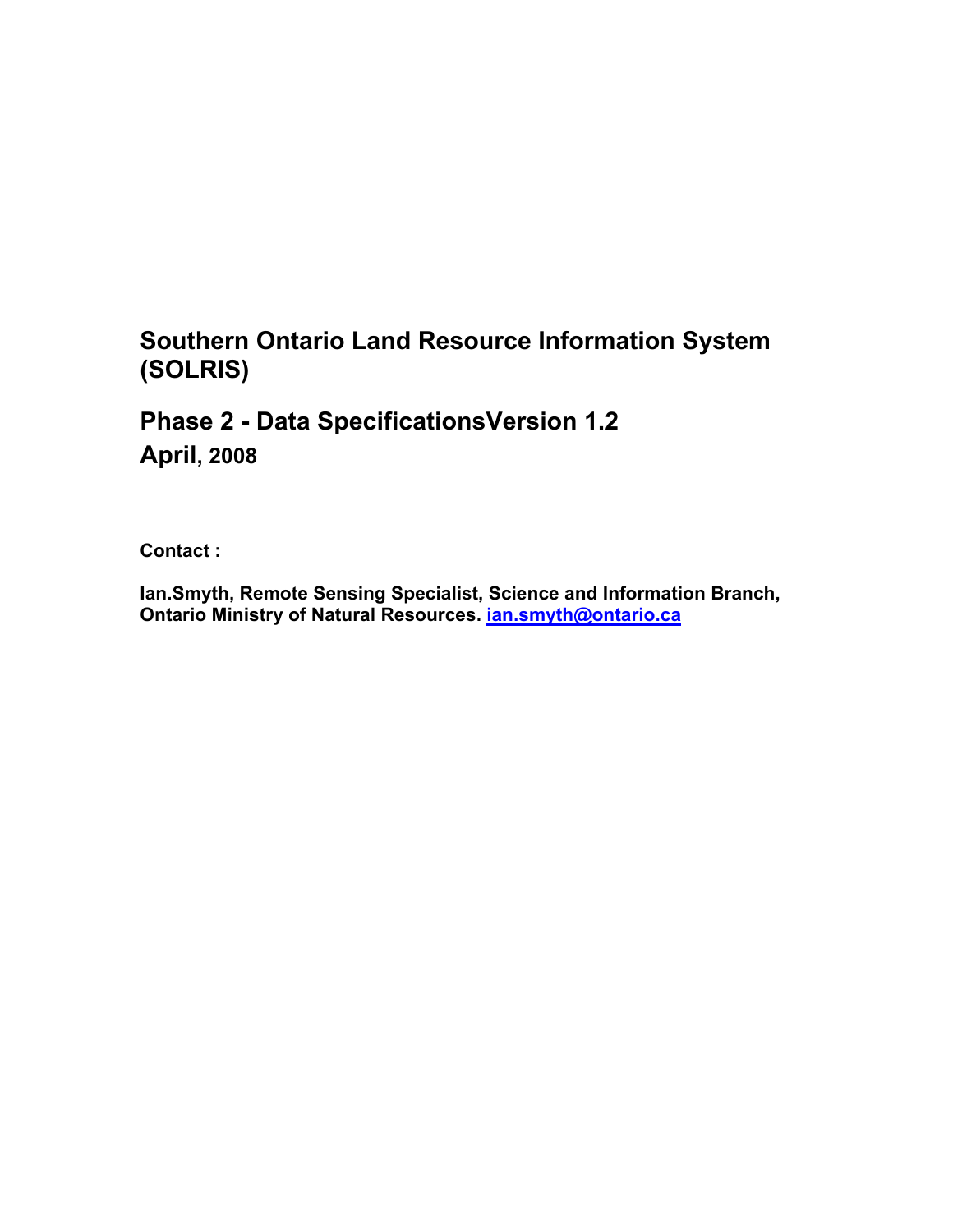## *Disclaimer*

This instructional documentation has been prepared by Her Majesty the Queen in right of Ontario as represented by the Minister of Natural Resources (the "Ministry"). No warranties or representations, express or implied, statutory or otherwise shall apply or are being made by the Ministry with respect to the documentation, its accuracy or its completeness. In no event will the Ministry be liable or responsible for any lost profits, loss of revenue or earnings, claims by third parties or for any economic, indirect, special, incidental, consequential or exemplary damage resulting from any errors, inaccuracies or omissions in this documentation; and in no event will the Ministry's liability for any such errors, inaccuracies or omissions on any particular claim, proceeding or action, exceed the actual consideration paid by the claimant involved to the Ministry for the materials to which this instructional documentation relates. Save and except for the liability expressly provided for above, the Ministry shall have no obligation, duty or liability whatsoever in contract, tort or otherwise, including any liability or negligence. The limitations, exclusions and disclaimers expressed above shall apply irrespective of the nature of any cause of action, demand or action, including but not limited to breach of contract, negligence, strict liability, tort or any other legal theory, and shall survive any fundamental breach or breaches.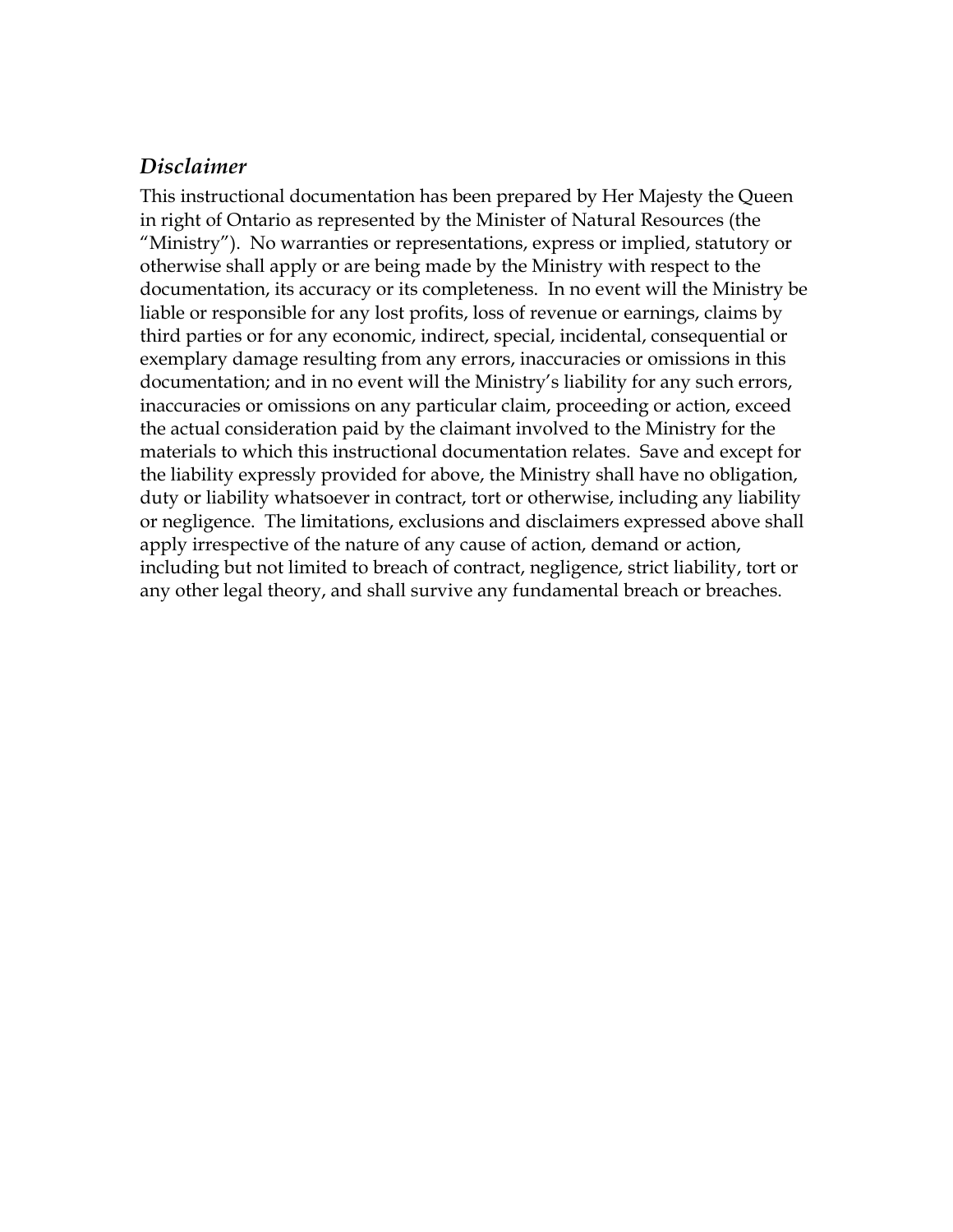# *1.1 Data Specifications Sheet*

| <b>Section 1: Data Standard Information</b><br>This section identifies the name, abbreviation, and extent of the Southern Ontario<br>Land Resource Information System, and provides contact information for the |                                                                                                                                       |  |  |  |  |  |  |  |
|-----------------------------------------------------------------------------------------------------------------------------------------------------------------------------------------------------------------|---------------------------------------------------------------------------------------------------------------------------------------|--|--|--|--|--|--|--|
| producer and custodian of this data layer.                                                                                                                                                                      |                                                                                                                                       |  |  |  |  |  |  |  |
| Layer Name:                                                                                                                                                                                                     | Southern Ontario Land Resource Information System (2000-<br>2002)                                                                     |  |  |  |  |  |  |  |
| Layer<br>Abbreviation:                                                                                                                                                                                          | <b>SOLRIS</b>                                                                                                                         |  |  |  |  |  |  |  |
| Layer<br>Description:                                                                                                                                                                                           | Regional, ecologically based, land cover / land use inventory.<br>Represents the landscape current to 2000-2002.                      |  |  |  |  |  |  |  |
| References:                                                                                                                                                                                                     | <b>SOLRIS Methodology Pilot Study</b>                                                                                                 |  |  |  |  |  |  |  |
| Production:                                                                                                                                                                                                     | Science and Information Branch, Ministry of Natural<br>Resources (MNR)                                                                |  |  |  |  |  |  |  |
| <b>Product Contact:</b>                                                                                                                                                                                         | Ian Smyth, Remote Sensing Specialist, Ontario Ministry of<br>Natural Resources, Science & Information Branch,<br>ian.smyth@ontario.ca |  |  |  |  |  |  |  |
| Extent:                                                                                                                                                                                                         | Ecoregions 6E and 7E.                                                                                                                 |  |  |  |  |  |  |  |
| Custodian:                                                                                                                                                                                                      | Science and Information Branch, MNR                                                                                                   |  |  |  |  |  |  |  |

Date: November, 2007

| <b>Section 2: GIS Data Layer Specifications</b><br>This section identifies the geospatial criteria for this data layer. |                    |      |                                                 |  |  |  |  |                      |  |  |
|-------------------------------------------------------------------------------------------------------------------------|--------------------|------|-------------------------------------------------|--|--|--|--|----------------------|--|--|
| 1. File Information                                                                                                     |                    |      |                                                 |  |  |  |  |                      |  |  |
| File Type:                                                                                                              | SHAPEFILE and GRID |      |                                                 |  |  |  |  |                      |  |  |
| Projection File Name:                                                                                                   |                    |      |                                                 |  |  |  |  | SOLRIS_2000_V1_2.prj |  |  |
| Geometry<br>Type                                                                                                        | $\chi$             | Grid | Polygon<br>P <sub>0</sub><br>Lin<br>Raster<br>X |  |  |  |  |                      |  |  |
| 2. Coordinate System                                                                                                    |                    |      |                                                 |  |  |  |  |                      |  |  |
| $\boldsymbol{\chi}$<br>UTM<br>Lambert<br>Geographic<br>$\boldsymbol{\chi}$                                              |                    |      |                                                 |  |  |  |  |                      |  |  |
| Horizontal Coordinate System: GCS North American 1983                                                                   |                    |      |                                                 |  |  |  |  |                      |  |  |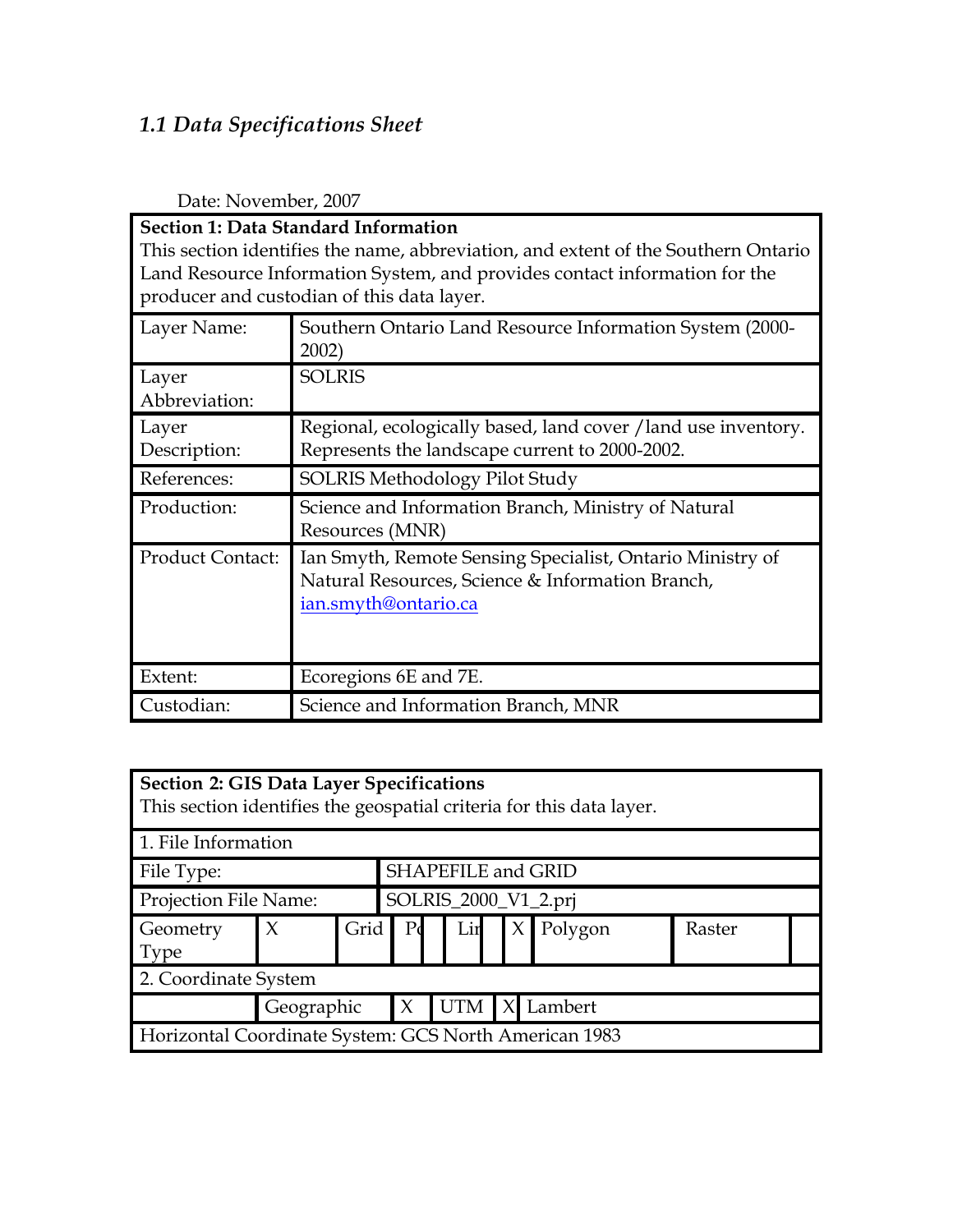**Section 3: SOLRIS ELC Units** - This section provides additional information on data classes**.**

| un uata ciasses.<br><b>Unit Name</b> | <b>CODE</b> | <b>NUM</b>     | Description                                                                                                                                                                                         | <b>MMU</b><br>(ha.) | <b>Input Source</b>                                                                                                                                                                      | Possible<br>Confusion                                                                  |
|--------------------------------------|-------------|----------------|-----------------------------------------------------------------------------------------------------------------------------------------------------------------------------------------------------|---------------------|------------------------------------------------------------------------------------------------------------------------------------------------------------------------------------------|----------------------------------------------------------------------------------------|
| Open Cliff and<br>Talus              | <b>CTO</b>  | $\overline{2}$ | Vertical or<br>near-vertical<br>exposed<br>bedrock > 3 m<br>in height /<br>slopes of rock<br>rubble at the<br>base of cliffs.<br>Subject to<br>active<br>processes $/$ <<br>25% vegetative<br>cover | 0.5                 | NHIC Rare<br>Community Data<br>Base                                                                                                                                                      | NHIC feature<br>deemed correct                                                         |
| Alvar                                | AL          | 3              | Level,<br>unfractured<br>limestone<br>(carbonate)<br>bedrock/<br>patchy mosaic<br>of bare rock<br>pavement and<br>shallow<br>substrates<br>$($ <15cm $)$ over<br>bedrock /<br>tree cover <<br>60%   | 0.5                 | NHIC Rare<br>Community Data<br>Base                                                                                                                                                      | NHIC feature<br>deemed correct                                                         |
| Open Shoreline                       | <b>BBO</b>  | 6              | Substrate<br>consists of<br>unconsolidated<br>parent or<br>mineral<br>material.<br>Subject to<br>active<br>processes $/$ <<br>25% vegetative<br>cover                                               | 0.5                 | Features derived<br>spectrally from<br>Landsat ETM<br>automated analysis<br>and associated with<br>NRVIS water bodies.                                                                   | Results visually<br>assessed from<br>ortho imagery<br>and corrected<br>where required. |
| Open Bluff                           | <b>BLO</b>  | 8              | Steep to near-<br>vertical<br>exposure of<br>unconsolidated<br>material $> 2 m$<br>in height.<br>Subject to<br>active<br>processes $/$ <                                                            | 0.5                 | Features derived<br>spectrally from<br>Landsat ETM<br>automated analysis<br>and associated with<br>NRVIS water bodies.<br>Differentiated from<br>shoreline with high<br>resolution ortho | Rare event, with<br>no conservation<br>value                                           |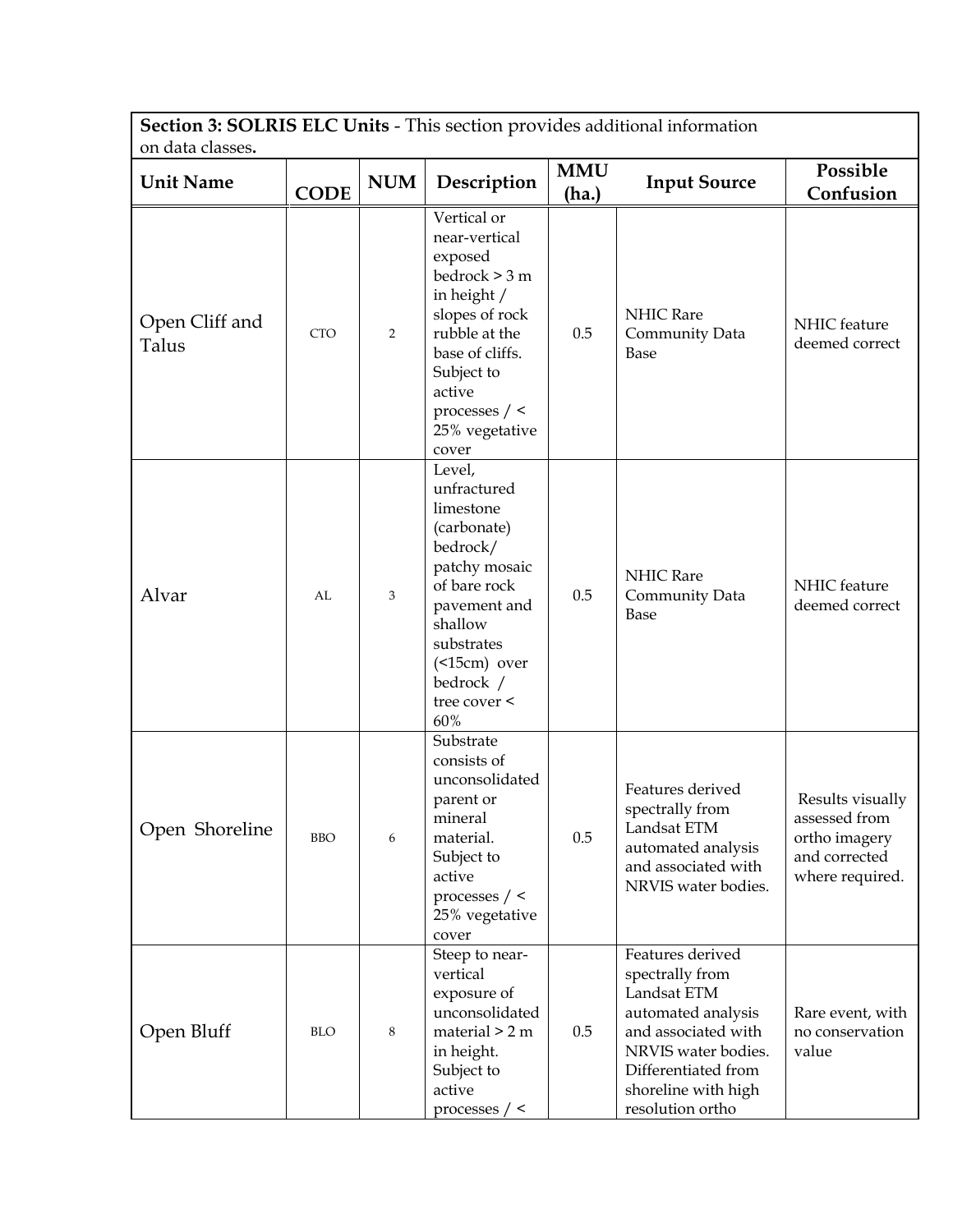|                                         |            |    | 25% vegetative<br>cover                                                                                                                                                           |     | imagery where<br>available.         |                                |
|-----------------------------------------|------------|----|-----------------------------------------------------------------------------------------------------------------------------------------------------------------------------------|-----|-------------------------------------|--------------------------------|
| Open Sand<br>Barren and<br>Dune         | <b>SBO</b> | 10 | Exposed sands<br>formed by<br>extant or<br>historical<br>shoreline or<br>aeolian<br>processes.<br>Subject to<br>active<br>processes $/$ <<br>25% vegetative<br>cover              | 0.5 | NHIC Rare<br>Community Data<br>Base | NHIC feature<br>deemed correct |
| <b>Treed Sand</b><br>Barren and<br>Dune | <b>SBT</b> | 12 | Exposed sands<br>formed by<br>extant or<br>historical<br>shoreline or<br>aeolian<br>processes.<br>Subject to<br>active<br>processes /<br>$25\% <$<br>vegetative<br>$cover < 60\%$ | 0.5 | NHIC Rare<br>Community Data<br>Base | NHIC feature<br>deemed correct |
| Open Tallgrass<br>Prairie               | <b>TPO</b> | 20 | Ground layer<br>dominated by<br>prairie<br>gramminoids;<br>variable cover<br>of open-grown<br>trees. Tree<br>cover < $25\%$ ;<br>shrub cover <<br>25%                             | 0.5 | NHIC Rare<br>Community Data<br>Base | NHIC feature<br>deemed correct |
| Tallgrass<br>Savannah                   | <b>TPS</b> | 21 | Ground layer<br>dominated by<br>prairie<br>gramminoids;<br>variable cover<br>of open-grown<br>trees, $25\% <$<br>tree cover <<br>35%                                              | 0.5 | NHIC Rare<br>Community Data<br>Base | NHIC feature<br>deemed correct |
| Tallgrass<br>Woodland                   | <b>TPW</b> | 22 | Ground layer<br>dominated by<br>prairie<br>gramminoids;<br>variable cover                                                                                                         | 0.5 | NHIC Rare<br>Community Data<br>Base | NHIC feature<br>deemed correct |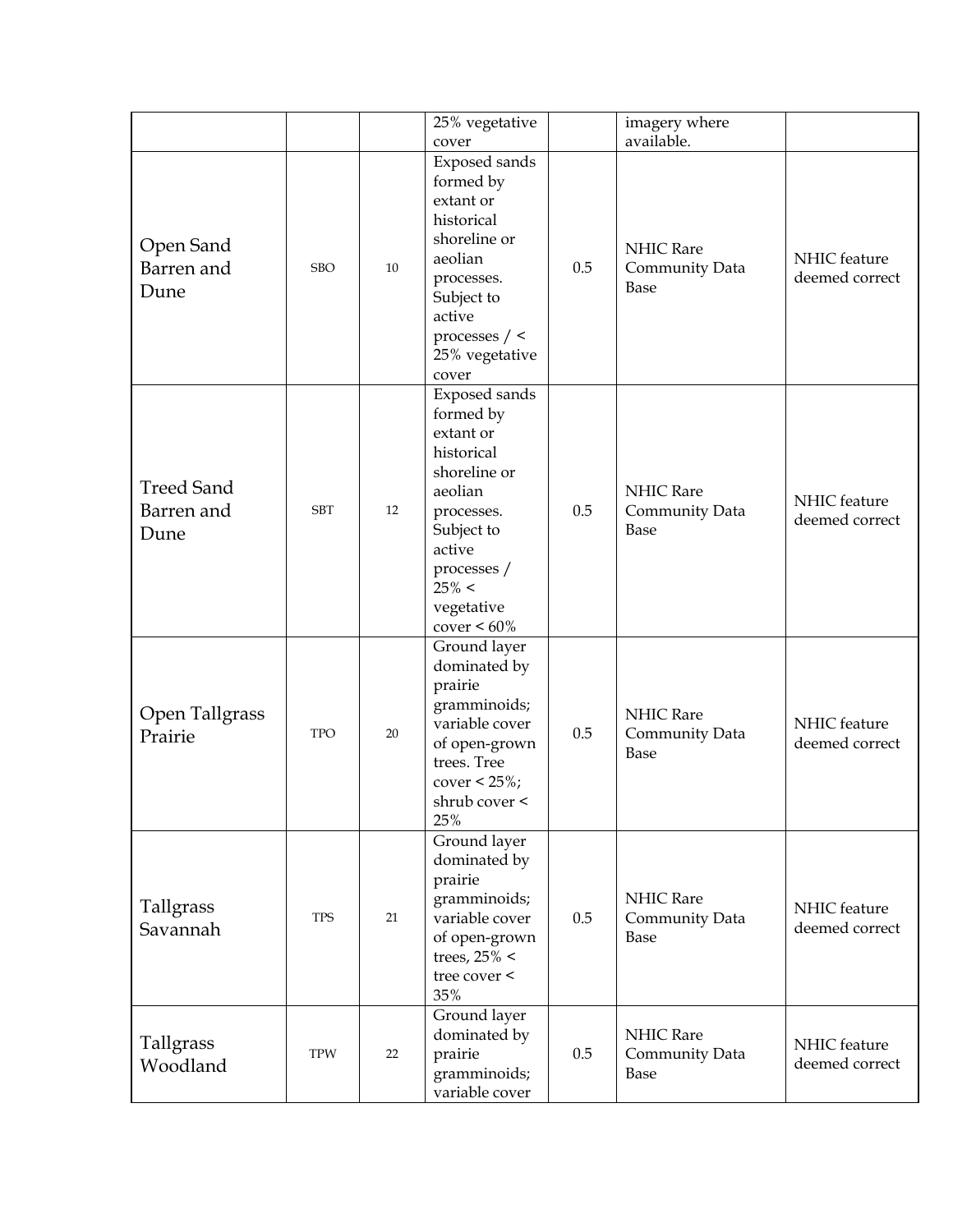|                      |            |    | of open-grown<br>trees, $35\% <$<br>tree cover <<br>60%                                                                                         |      |                                                                                                                                                                                                                             |                                                                                                                                                                                                                                                  |
|----------------------|------------|----|-------------------------------------------------------------------------------------------------------------------------------------------------|------|-----------------------------------------------------------------------------------------------------------------------------------------------------------------------------------------------------------------------------|--------------------------------------------------------------------------------------------------------------------------------------------------------------------------------------------------------------------------------------------------|
| Forest               | FO         | 27 | Tree cover ><br>60%. Upland<br>tree species ><br>75% canopy<br>cover > 2 m in<br>height                                                         | 0.25 | Perimeters visually<br>extracted from high<br>resolution ortho or<br>satellite imagery.<br>Attribute for forest<br>type could not be<br>derived spectrally<br>from Landsat<br>automated analysis<br>due to size of feature. | Automated<br>classification<br>procedure is<br>constrained to<br>forest area<br>polygons.<br>Proportions of<br>forest type not<br>determinable<br>due to size of<br>feature. Forest<br>may be<br>confused with<br>swamp and<br>undifferentiated. |
| Coniferous<br>Forest | <b>FOC</b> | 28 | Tree cover ><br>60%. Upland<br>conifer tree<br>species $> 75%$<br>canopy cover ><br>2 m in height                                               | 0.5  | Perimeters visually<br>extracted from high<br>resolution ortho or<br>satellite imagery.<br>Attribute derived<br>spectrally from<br>Landsat automated<br>analysis                                                            | Automated<br>classification<br>procedure is<br>constrained to<br>forest area<br>polygons.<br>Proportions of<br>forest type may<br>not be exact.<br>Forest may be<br>confused with<br>swamp and<br>undifferentiated.                              |
| Mixed Forest         | <b>FOM</b> | 29 | Tree cover ><br>60%. Upland<br>conifer tree<br>species $> 25%$<br>and deciduous<br>tree species ><br>25% of canopy<br>$cover > 2m$ in<br>height | 0.5  | Perimeters visually<br>extracted from high<br>resolution ortho or<br>satellite imagery.<br>Attribute derived<br>spectrally from<br>Landsat automated<br>analysis                                                            | Automated<br>classification<br>procedure is<br>constrained to<br>forest area<br>polygons.<br>Proportions of<br>forest type may<br>not be exact.<br>Forest may be<br>confused with<br>swamp and idle<br>land.                                     |
| Deciduous<br>Forest  | FOD        | 30 | Tree cover ><br>60%. Upland<br>deciduous tree<br>species $> 75%$<br>of canopy<br>cover > 2 m in                                                 | 0.5  | Perimeters visually<br>extracted from high<br>resolution ortho or<br>satellite imagery.<br>Attribute derived<br>spectrally from                                                                                             | Automated<br>classification<br>procedure is<br>constrained to<br>forest area<br>polygons.                                                                                                                                                        |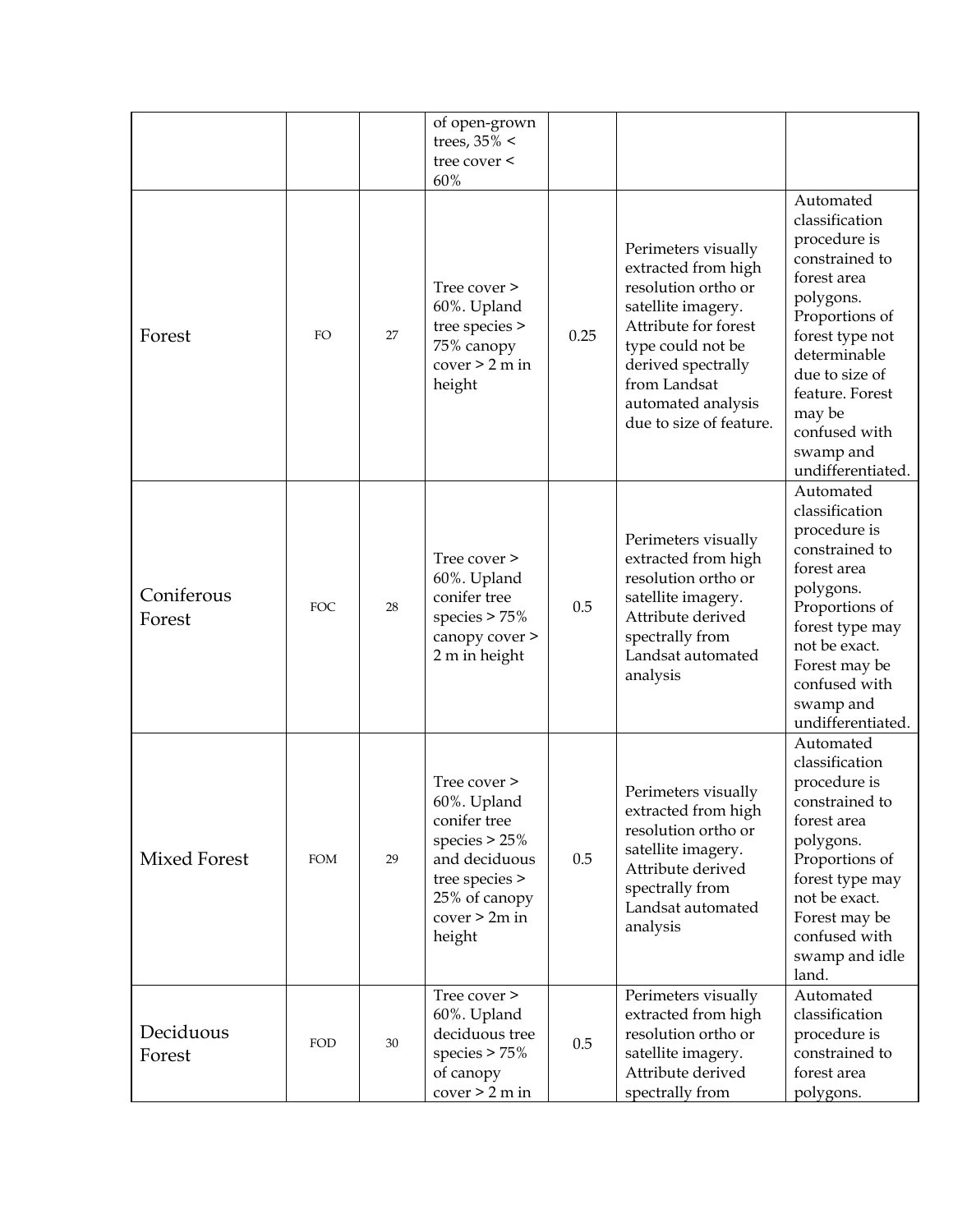|                                         |            |    | height                                                                                                                      |      | Landsat automated<br>analysis                                                                                 | Proportions of<br>forest type may<br>not be exact.<br>Forest may be<br>confused with<br>swamp and idle<br>land.                                                                   |
|-----------------------------------------|------------|----|-----------------------------------------------------------------------------------------------------------------------------|------|---------------------------------------------------------------------------------------------------------------|-----------------------------------------------------------------------------------------------------------------------------------------------------------------------------------|
| Plantations -<br><b>Tree Cultivated</b> | <b>CUP</b> | 36 | Tree cover ><br>60%, minimum<br>2 m in height,<br>linear<br>organization,<br>uniform tree<br>type.                          | 0.25 | Perimeters visually<br>extracted from high<br>resolution ortho or<br>satellite imagery                        | Forest type not<br>differentiated.<br>Mostly<br>coniferous<br>species. May be<br>confused with<br>upland forest.<br>May include<br>nurseries or<br>Christmas tree<br>plantations. |
| <b>Hedge Rows</b>                       | <b>CUH</b> | 37 | Tree cover ><br>60%, minimum<br>2 m in height,<br>linear<br>arrangement,<br>minimum 10 m<br>width,<br>maximum 30m<br>width. | .25  | Perimeters visually<br>extracted from high<br>resolution ortho or<br>satellite imagery                        | Confusion may<br>exist with trees<br>under 2m in<br>height                                                                                                                        |
| Transportation                          | <b>COT</b> | 42 | Highways,<br>roads                                                                                                          | 0.5  | Derived from the<br>National Road<br>Network - buffered to<br>standard road<br>allowance of 22 m              | National Road<br>Network data<br>deemed correct                                                                                                                                   |
| Extraction                              | <b>COE</b> | 43 | Pits, quarries                                                                                                              | 0.5  | Derived from NRVIS<br>licensed pit/quarry<br>data base. Active area<br>derived spectrally<br>from Landsat TM. | Automated<br>classification<br>procedure is<br>constrained to<br>licensed area.<br>Results visually<br>assessed from<br>ortho imagery<br>and adjusted<br>where required.          |
| Built-up Area<br>Pervious               | <b>COP</b> | 44 | Urban<br>recreation<br>areas, e.g. golf<br>courses<br>playing fields.                                                       | .25  | Perimeters visually<br>extracted from high<br>resolution ortho or<br>satellite imagery                        | Results visually<br>assessed from<br>ortho imagery<br>and adjusted<br>where required                                                                                              |
| Built-up Area<br>Impervious             | <b>COI</b> | 45 | Residential,<br>industrial,<br>commercial<br>and civic areas.                                                               | .25  | Perimeters visually<br>extracted from high<br>resolution ortho or<br>satellite imagery                        | Results visually<br>assessed from<br>ortho imagery<br>and adjusted                                                                                                                |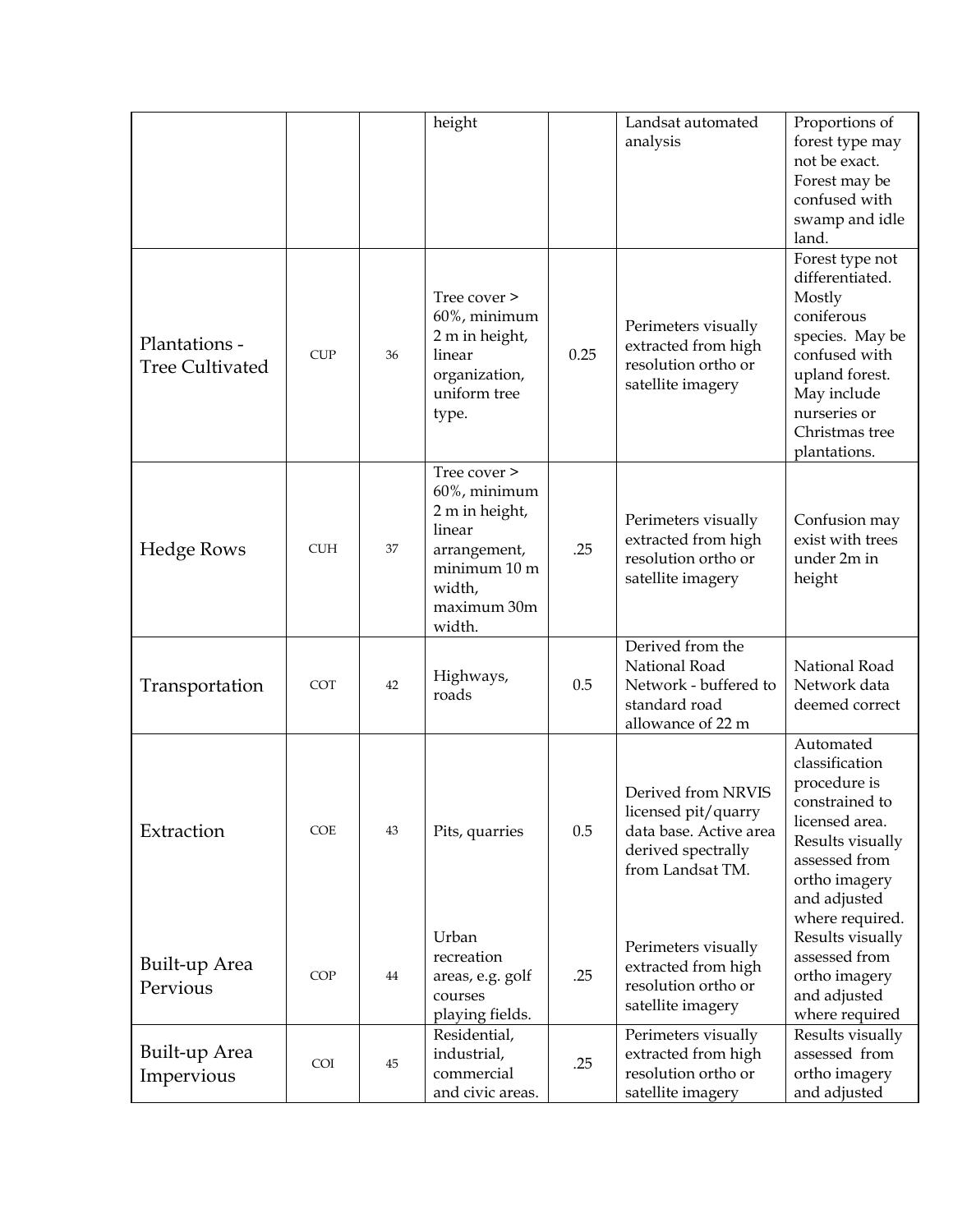|       |    |    |                                                                                                                                                                                                                                                                                                                 |     |                                                                                                                                                           | where required                                                                                                                                                   |
|-------|----|----|-----------------------------------------------------------------------------------------------------------------------------------------------------------------------------------------------------------------------------------------------------------------------------------------------------------------|-----|-----------------------------------------------------------------------------------------------------------------------------------------------------------|------------------------------------------------------------------------------------------------------------------------------------------------------------------|
| Swamp | SW | 50 | Open, shrub<br>and treed<br>communities -<br>water table<br>seasonally or<br>permanently<br>at, near, or<br>above<br>substrate<br>surface - tree<br>or shrub cover<br>$> 25\%$ -<br>dominated by<br>hydrophytic<br>shrub and tree<br>species                                                                    | 0.5 | Combined NRVIS<br><b>Evaluated Wetlands</b><br>and<br>modelled/interpreted<br>unevaluated<br>wetlands from DEM,<br>soils, orthos and<br>satellite imagery | Possible<br>confusion with<br>upland forest<br>and<br>undifferentiated.<br>Results visually<br>assessed from<br>ortho imagery<br>and adjusted<br>where required. |
| Fen   | FE | 55 | Open, shrub<br>and treed<br>communities -<br>water table<br>seasonally or<br>permanently<br>at, near, or<br>above<br>substrate<br>surface. - tree<br>cover (trees ><br>$2m$ high) $\leq$<br>25% - sedges,<br>grasses and<br>$low \leq 2 m)$<br>shrubs<br>dominate,<br>sedge and<br>brown moss<br>peat substrate | 0.5 | Derived from NRVIS<br><b>Evaluated Wetlands</b><br>database                                                                                               | Rare event,<br>previously<br>mapped in the<br>field                                                                                                              |
| Bog   | BO | 59 | Open, shrub<br>and treed<br>communities -<br>water table<br>seasonally or<br>permanently<br>at, near, or<br>above<br>substrate<br>surface - tree<br>cover (trees ><br>$2m$ high) $\leq$<br>25% sphagnum<br>peat substrate                                                                                       | 0.5 | Derived from NRVIS<br><b>Evaluated Wetlands</b><br>database                                                                                               | Rare event,<br>previously<br>mapped in the<br>field                                                                                                              |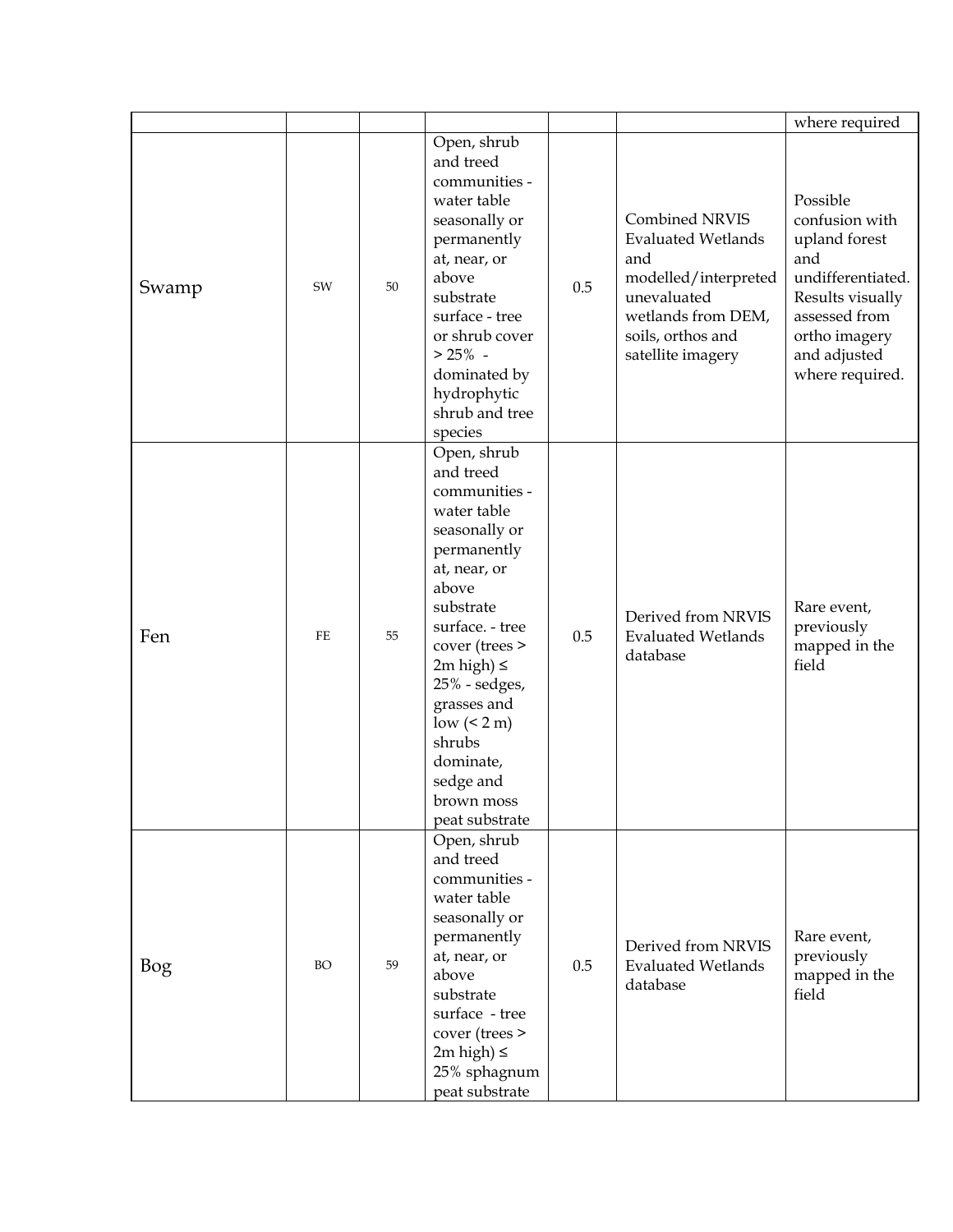| Marsh            | <b>MA</b> | 63 | Open, shrub<br>and treed<br>communities -<br>water table<br>seasonally or<br>permanently<br>at, near, or<br>above<br>substrate<br>surface - tree<br>and shrub<br>cover $\leq 25\%$ -<br>dominated by<br>emergent<br>hydrophytic<br>macrophytes | 0.5 | <b>Combined NRVIS</b><br><b>Evaluated Wetlands</b><br>and<br>modelled/interpreted<br>unevaluated<br>wetlands from DEM,<br>soils, orthos and<br>satellite imagery | Possible<br>confusion with<br>undifferentiated.<br>Results visually<br>assessed from<br>ortho imagery<br>and adjusted<br>where required. |
|------------------|-----------|----|------------------------------------------------------------------------------------------------------------------------------------------------------------------------------------------------------------------------------------------------|-----|------------------------------------------------------------------------------------------------------------------------------------------------------------------|------------------------------------------------------------------------------------------------------------------------------------------|
| Open Water       | OA        | 66 | No<br>macrophyte<br>vegetation,<br>trees or shrub<br>cover                                                                                                                                                                                     | 0.5 | Derived from NRVIS<br>hydrology database                                                                                                                         | Results visually<br>assessed from<br>ortho imagery<br>and adjusted<br>where required.                                                    |
| Undifferentiated | <b>UN</b> | 99 | Includes all<br>agricultural<br>features (e.g.<br>field and<br>forage crops<br>and rural<br>properties) as<br>well as urban<br>brown fields,<br>and openings<br>within forests.                                                                |     | Areas not mapped by<br>the previous classes                                                                                                                      | May include<br>wetlands.                                                                                                                 |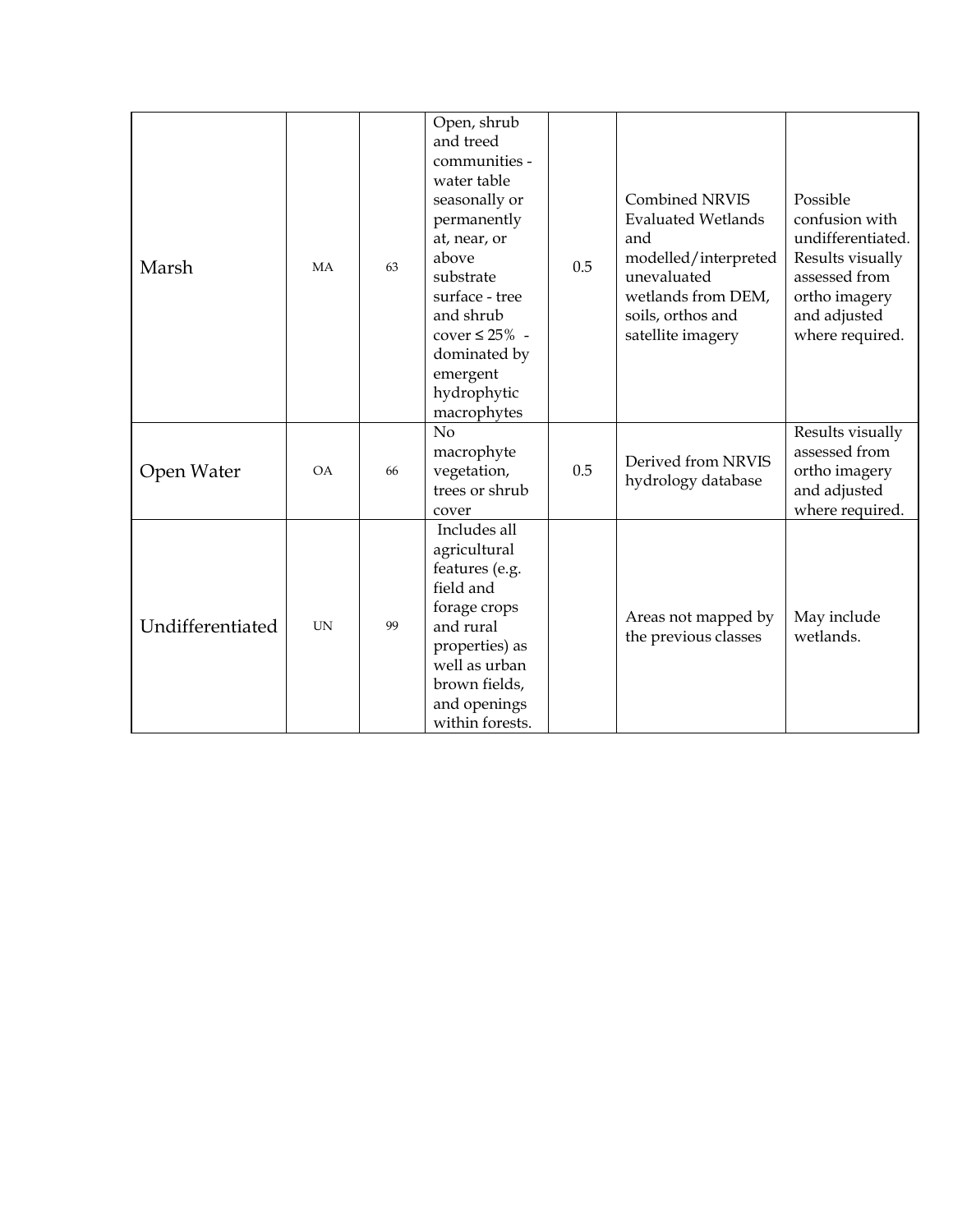## *1.2 Class Descriptions:*

This section provides a more detailed description of derived class units.

### **Open Shoreline:**

*Description:* Substrate consists of unconsolidated parent or mineral material. Subject to active processes, and less than 25% vegetative cover. Vegetation cover varies from patchy and barren to more closed and treed

*Possible Confusion:* May include portions of shallow water, which is characterized by submerged or floating leaf macrophytes, emergent vegetation present but not dominant, with no tree or shrub cover. May also include portions of sand dunes (active rolling sand, with variable stability and less than 60% tree cover), idle land, urban impervious, and bluffs or cliffs (active, steep to near - vertical exposures of unconsolidated material, with less than 10% tree cover). Docks, cottages and other shoreline structures below the MMU may be captured in this class.

*Interpretation:* Typically appears as bright linear or sinuous features in true colour or false-coloured imagery. This class undergoes active processes (wave energy, erosion and deposition) limiting these features to large waterbodies. Such active processes may result in variable shoreline widths and varying degrees of debris and plant cover.

*Minimum Mapping Unit (MMU):* Approximately 0.5 hectares.

## **Coniferous / Mixed / Deciduous Forest:**

*Description:* A terrestrial vegetation community with at least 60% tree cover (definition of "forest" by Lee et al 1998) of which more than 75% is either coniferous or deciduous canopy cover to be considered coniferous or deciduous forest, respectively. A mixed forest class has at least 60% tree cover, with more than 25% conifer canopy cover, and also more than 25% deciduous canopy cover. A tree is defined as a woody plant usually with a single main stem and capable under the right condition, of reaching heights of several metres or more (Lee et al. 1998). Cover is described as the area of ground covered or the relative proportion of coverage a particular plant species, vegetation layer or plant form represents (Lee et al. 1998). *Possible Confusion:* Identifying tree versus tall shrub cover may be difficult since a *tall shrub* is defined as "A shrub species that has the potential to grow  $> 2$  m tall, or that forms part of a community in which at least some of the individuals are > 2 m tall" (Lee et al. 1998). Similarly, confusion may arise with thicket communities which are characterized by <10% tree cover and >25% tall shrub cover (Lee et al. 1998). Class confusion may also be present with swamps (coniferous, mixed or deciduous) where hydrological conditions such as gently flowing water that occurs seasonally or persist for long periods may not be apparent. Other areas of confusion include plantations and hedgerows as well as speciality crops such as Christmas trees, orchards, and nurseries. Refer to definitions of these classes for clarification. *Interpretation*: Several considerations are made in interpreting forested areas (e.g.,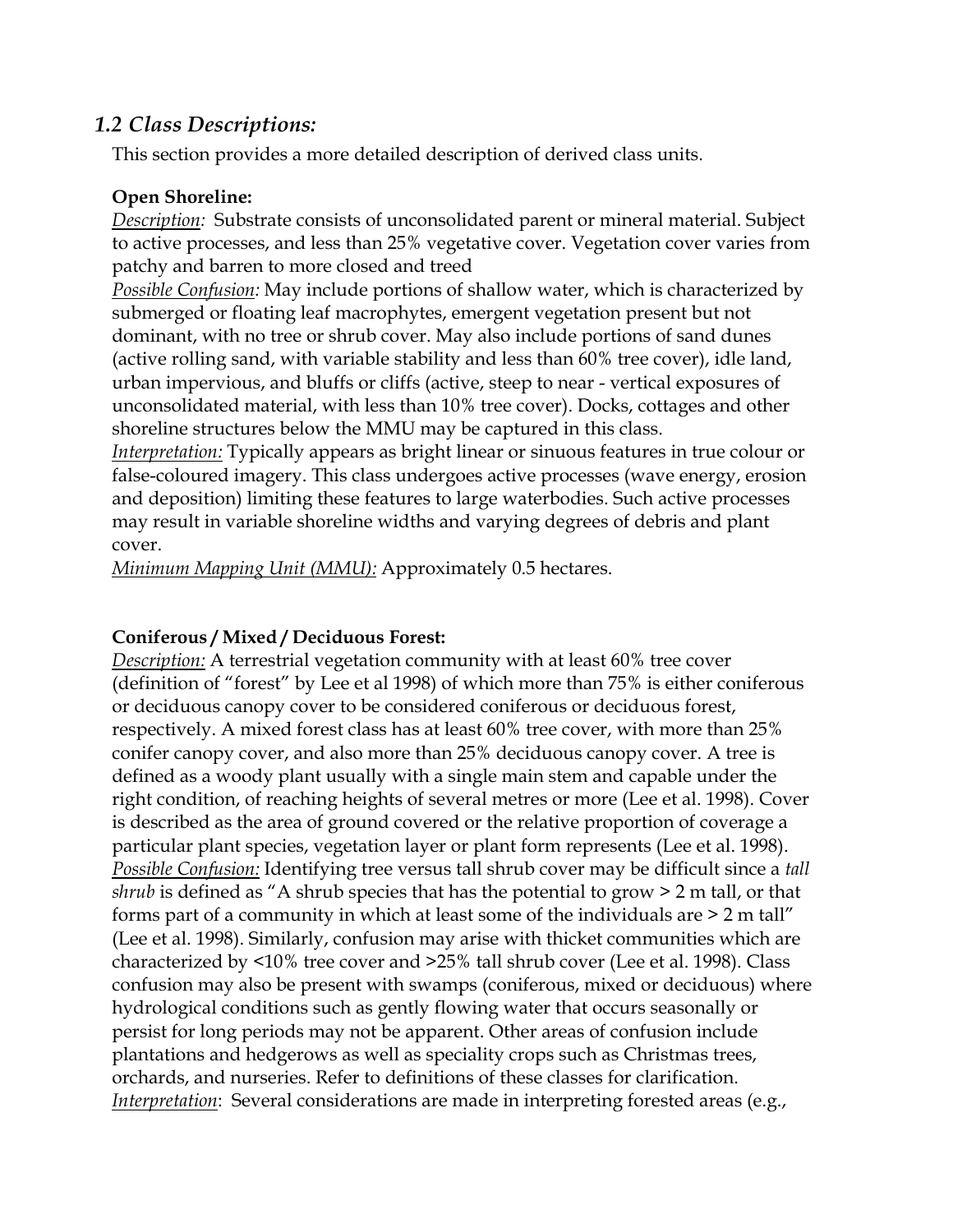texture, shape, tone and location / context). Discerning whether trees versus tall shrubs are present is aided in part by the size of crowns, and the resulting shadow length. The proportion of conifer versus deciduous is best examined from spring orthophotography. The percent cover charts in Lee et al. (1998) provide a guide for estimating percent cover. The Woodland Editing Strategies document (SOLRIS 2005c) also describes a method of how a  $\frac{1}{4}$  hectare square graphic can be used to aid in estimating percent cover. Other distinguishing features include irregular stand boundary (in contrast to well defined and linear plantations), and relatively coarse texture from canopies of uneven age and composition. Deciduous species are gray beige in appearance (true colour, leaf-off spring imagery), and light red or yellow pale orange in false-colour and Landsat 4-5-3 band combinations, respectively. In contrast, coniferous species are dark green in appearance (true colour spring imagery), and dark red or orange in false colour and Landsat 4-5-3 band combinations, respectively. Deciduous species typically have billowy closed-canopy conditions versus coarse and irregular canopies of conifers. Site conditions and substrate type are variable. But poorly drained, lower elevation organic areas are likely swamp or idle land

*Minimum Mapping Unit (MMU):* Approximately 0.5 hectares.

#### **Plantation:**

*Description:* A treed community with at least 60% tree cover in which the majority of trees have been planted (Lee et al 1998). A tree is defined as a woody plant usually with a single main stem and capable under the right condition, of reaching heights of several metres or more (Lee et al. 1998). Cover is described as the area of ground covered or the relative proportion of coverage a particular plant species, vegetation layer or plant form represents (Lee et al. 1998).

*Possible Confusion:* Class confusion may be present with natural forest communities (coniferous, mixed or deciduous), and speciality crops such as Christmas trees, orchards, and nurseries. Identifying tree versus tall shrub cover may also be difficult since a *tall shrub* is defined as "A shrub species that has the potential to grow > 2 m tall, or that forms part of a community in which at least some of the individuals are > 2 m tall" (Lee et al. 1998). Similarly, confusion may arise with thicket communities which are characterized by <10% tree cover and >25% tall shrub cover (Lee et al. 1998). In some instances, confusion may arise with swamps where hydrological conditions such as gently flowing water that occurs seasonally or persist for long periods may not be apparent.

*Interpretation*: Well defined stand boundaries and evidence of linear tree planting are key identifiers. Discerning whether trees versus tall shrubs are present is aided in part by the size of crowns, and the resulting shadow length. The percent cover charts in Lee et al. (1998) provide a guide for estimating percent cover. The Woodland Editing Strategies document (SOLRIS 2005c) also describes a method of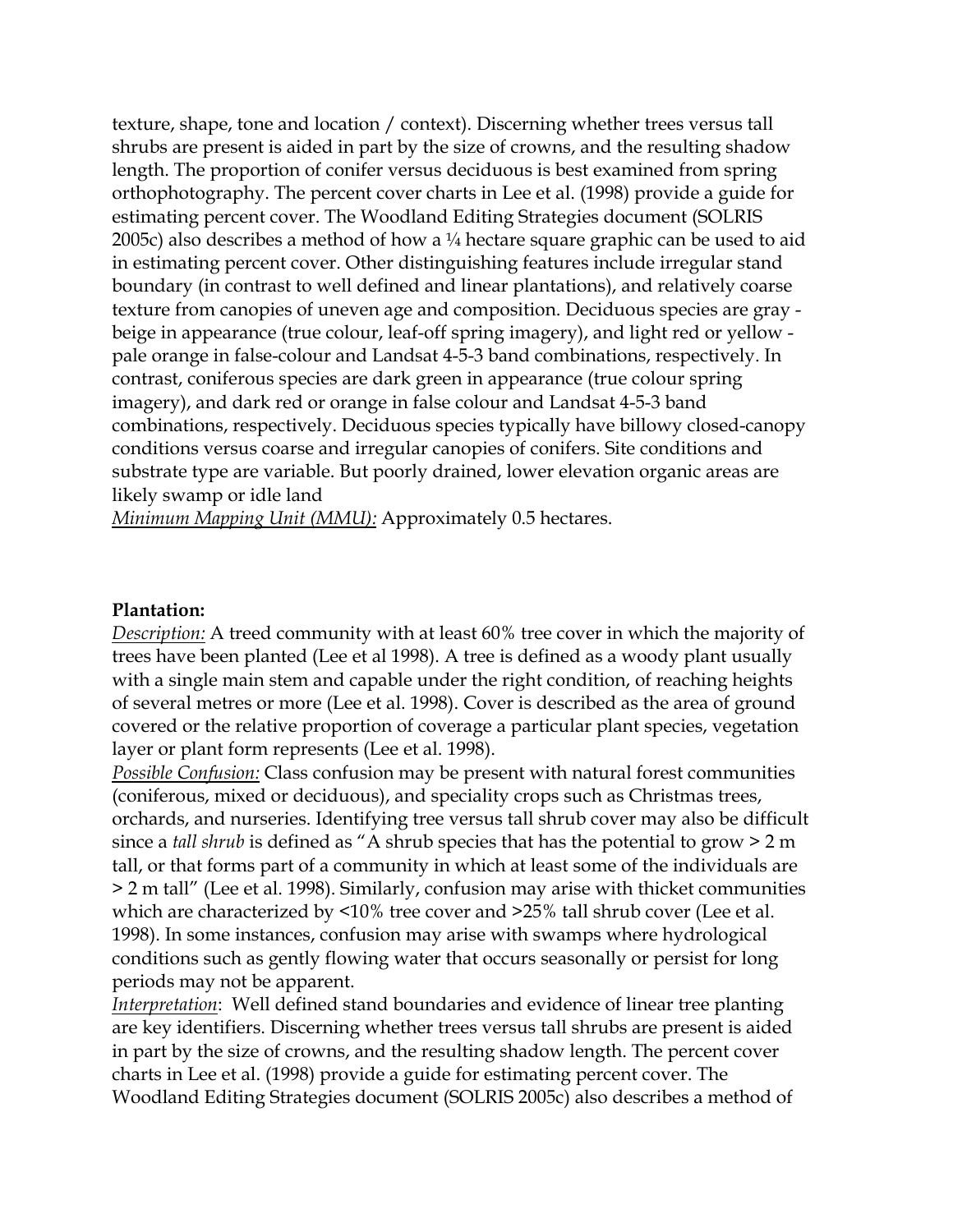how a  $\frac{1}{4}$  hectare square graphic can be used to aid in estimating percent cover. Image tones and texture typically appear relatively darker and smoother than forest communities since most plantations are even-aged coniferous plantings. *Minimum Mapping Unit (MMU):* Approximately 0.25 hectares.

#### **Hedgerow:**

*Description:* A terrestrial vegetation community of at least 60% tree cover (definition of "forest" by Lee et al 1998) that is naturally occurring or planted as a linear feature, with a minimum width of 10 metres and a maximum of 30 metres. Hedgerows not connected to existing forested areas were to be excluded. A tree is defined as a woody plant usually with a single main stem and capable under the right condition, of reaching heights of several metres or more (Lee et al. 1998). Cover is described as the area of ground covered or the relative proportion of coverage a particular plant species, vegetation layer or plant form represents (Lee et al. 1998).

*Possible Confusion:* Identifying tree versus tall shrub cover may be difficult since a *tall shrub* is defined as "A shrub species that has the potential to grow  $> 2$  m tall, or that forms part of a community in which at least some of the individuals are > 2 m tall" (Lee et al. 1998). Similarly, confusion may arise with thicket communities which are characterized by <10% tree cover and >25% tall shrub cover (Lee et al. 1998). Class confusion may also be present with swamps (coniferous, mixed or deciduous) where hydrological conditions such as gently flowing water that occurs seasonally or persist for long periods may not be apparent. Other areas of confusion include plantations or tree farms where harvesting operations may result in similar geometries to hedgerow features. Refer to definitions of these classes for clarification.

*Interpretation*: Several considerations are made in interpreting forested features such as hedgerows. The principle identifiers for hedgerow are the geometry (i.e., linear shape) and overall size (10 - 30 wide, with a MMU of 0.25 ha). Only hedgerows adjoining woodlots were to be captured, which forms an additional identifier for interpreting this class. Discerning whether trees versus tall shrubs are present is aided in part by the size of crowns, and the resulting shadow length. The percent cover charts in Lee et al. (1998) provide a guide for estimating percent cover. The Woodland Editing Strategies document (SOLRIS 2005c) also describe a method of how a ¼ hectare square graphic can be used to aid in estimating percent cover. *Minimum Mapping Unit (MMU):* Approximately 0.25 hectares.

#### **Extraction:**

*Description:* An open-pit aggregate extraction site. Associated infrastructure such as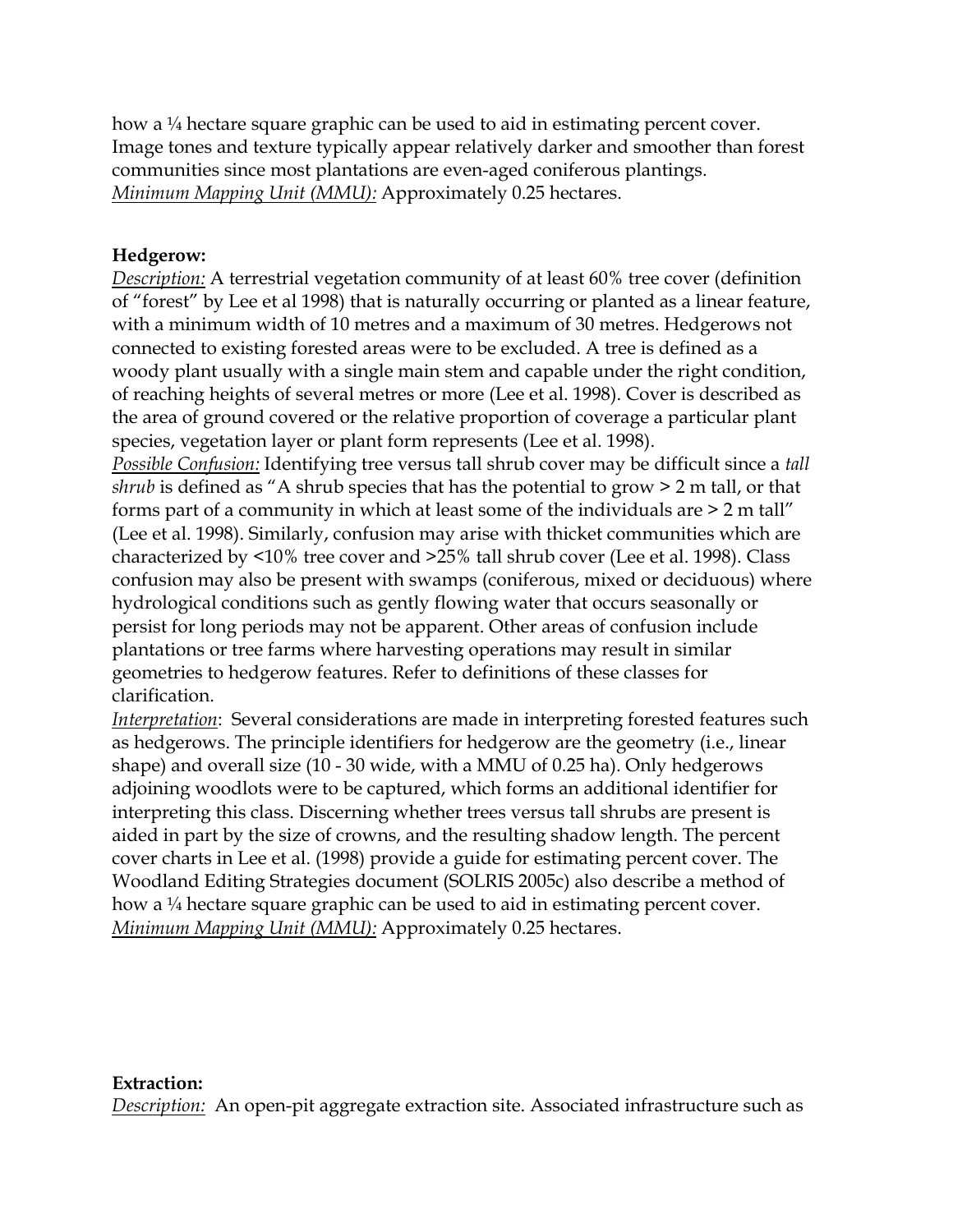roads, buildings, weigh scales and ponds below the MMU of 0.5 hectare are included in this class. This class does not represent the intended land-use extent as typically outlined in operational plans or zoning permits, but instead delineates areas of exposed aggregate from current or past operations.

*Interpretation*: Examples of extraction are presented in SOLRIS (2005), with interpretative characteristics of exposed and disturbed areas over gravel deposits. Aggregate mounds and processing equipment are typically present along with a small building and road infrastructure. The feature is generally not within a residential or urban area, with the operation having a fenced boundary that is typically treed. Image tones and texture typically appear relatively bright with darker tones evident from shadows and ponds. Exposed soil and aggregates appear cyan to white in false or true colour infrared imagery.

*Possible Confusion*: New residential development (urban pervious) and exposed rock can be confused with this class since they are characterized as bright white – cyan in false or true colour infrared imagery. Abandon operations may also appear as idle land.

*Minimum Mapping Unit (MMU):* Approximately 0.5 hectares.

#### **Built-Up Area Pervious:**

*Description*: **Built-up** areas range from small hamlets at rural cross roads to large cities. An area is considered built-up when linear frequencies of structures were above 10 per 500 metres or 4 per 1 hectare box (SOLRIS 2005b). Areas within builtup features are further defined as pervious if green spaces and other permeable surfaces (e.g., grass, shrubs and residential ornamentals) representing more than 80% per 0.5 hectare. Built-up pervious areas may include land cover features such as water, woodlands, and impervious features (e.g. parking lots) below the MMU of 0.5 hectare. This class does not represent the intended land-use extent as typically outlined in operational plans or zoning permits, but instead delineates pervious features that meet the aforementioned building density. New developments adjacent to or enclosed as urban are considered built-up pervious. These new developments typically have early residential road patterns or partially built homes present. Interpretable recreation outside of an urban area such as golf courses, baseball diamonds, soccer fields and football fields are mapped as built-up pervious. Similarly, cemeteries are classified as built-up pervious. This class does not included permeable features within or adjacent to a farmstead.

*Interpretation:* Examples of built-up pervious are provided in SOLRIS (2005b), with green spaces, golf courses, and ball diamonds clearly evident in orthophotography. Primary identifiers are the shape and associated characteristics such as linear fairways, sand traps, and diamond pattern of ball fields. These permeable features are typically smooth, and even tone given the predominance of grass. False or true colour infrared imagery displays grass and low lying vegetation as pink - red in appearance. In contrast, built-up pervious features within a new urban development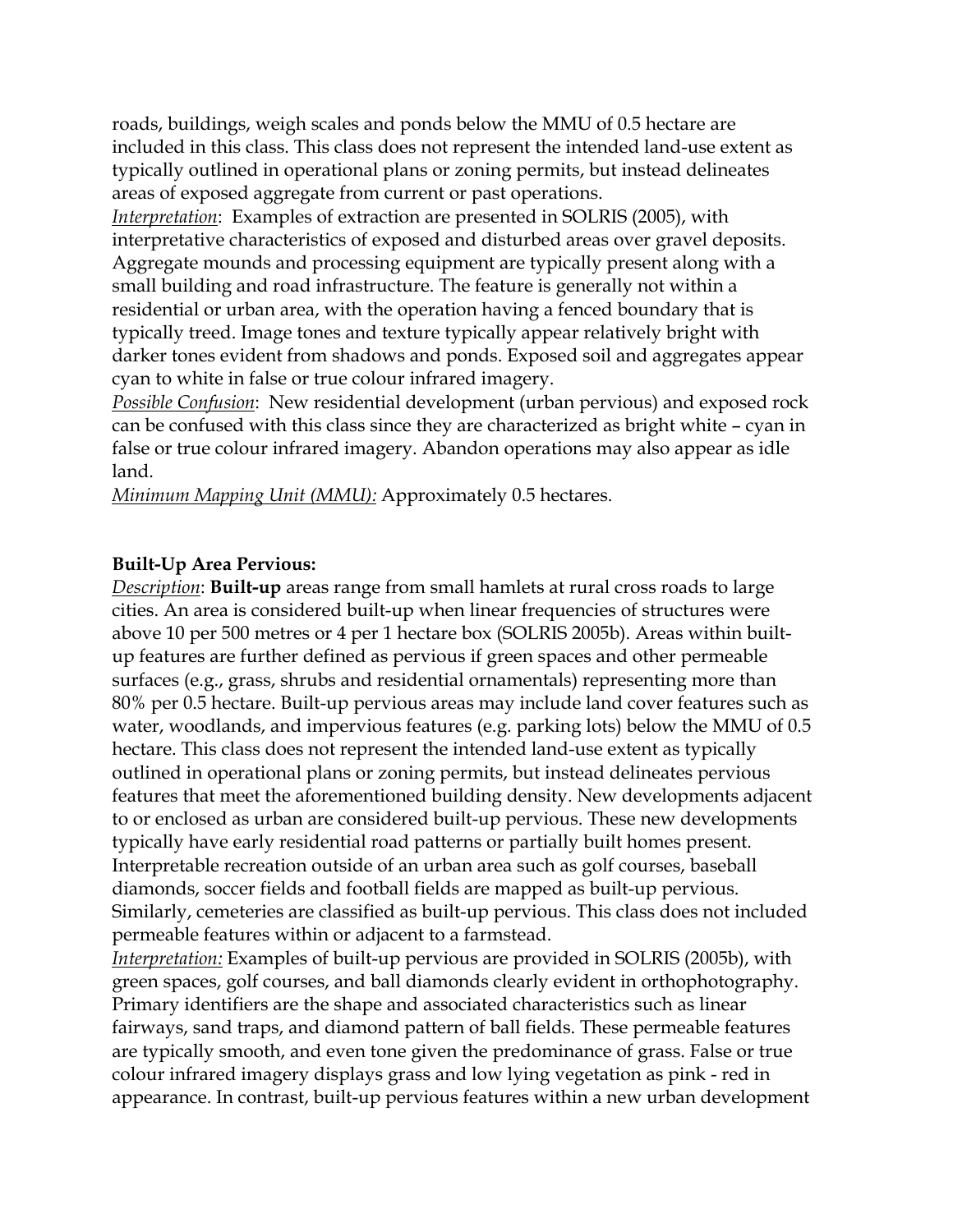appear cyan to white in false or true colour infrared imagery. These new developments are generally along the urban fringe and have residential road patterns.

*Possible Confusion:* Extraction sites and exposed rock can be confused with pervious surfaces that are characterized by bright white – cyan in appearance. Estimating the percent vegetation cover above the 80% per 0.5 hectare may also be challenging to differentiate pervious versus impervious in fragmented areas such as subdivisions. In the absence of orthophotography, recreational fields and cemeteries may appear as undifferentiated features.

*Minimum Mapping Unit (MMU):* Approximately 0.25 hectares

#### **Urban Impervious:**

*Description*: Areas with buildings, pavement and most other anthropogenic features are generally impermeable and thus classified as built-up impervious. These features along with residential, industrial, civic and commercial buildings are all found in urban areas and were spatially mapped when linear frequencies of structures were above 10 per 500 metres or 4 per 1 hectare box (SOLRIS 2005b). A road or railway line on its own is not a built-up feature, but within an urban area it is considered as built-up impervious. Green spaces and other pervious features may be included within built-up impervious if the portion of pervious surfaces (e.g., grass, vegetation and bare ground) is less than 80% per 0.5 hectare. Built-up areas range from small hamlets at rural cross roads to large cities. This class does not represent the intended land-use extent as typically outlined in operational plans or zoning permits, but instead delineates constructed features that meet the aforementioned building density. This class does not included constructed features such as farmsteads (silos, barns and house) or extraction sites. It does however include greenhouse complexes.

*Interpretation:* Examples of built-up impervious are provided in SOLRIS (2005b), with buildings, residential areas and infrastructure clearly evident in orthophotography as light to cyan tones of constructed materials mixed with darker tones from roof tops and shadows. Vegetated areas less than 80% per hectare – typically present within residential subdivisions - are also characteristic of built-up impervious features. Satellite imagery such as Landsat and IRS display similar characteristics (albeit with coarser spatial resolution) with built-up impervious features typically a cyan to almost white colour in false colour composites. *Possible Confusion:* Extraction sites and exposed rock can be confused with impervious surfaces that are characterized by bright white – cyan in appearance. Estimating the percent vegetation cover below the 80% per 0.5 hectare may also be challenging to differentiate pervious versus impervious in fragmented areas such as subdivisions.

*Minimum Mapping Unit (MMU):* Approximately 0.25 hectares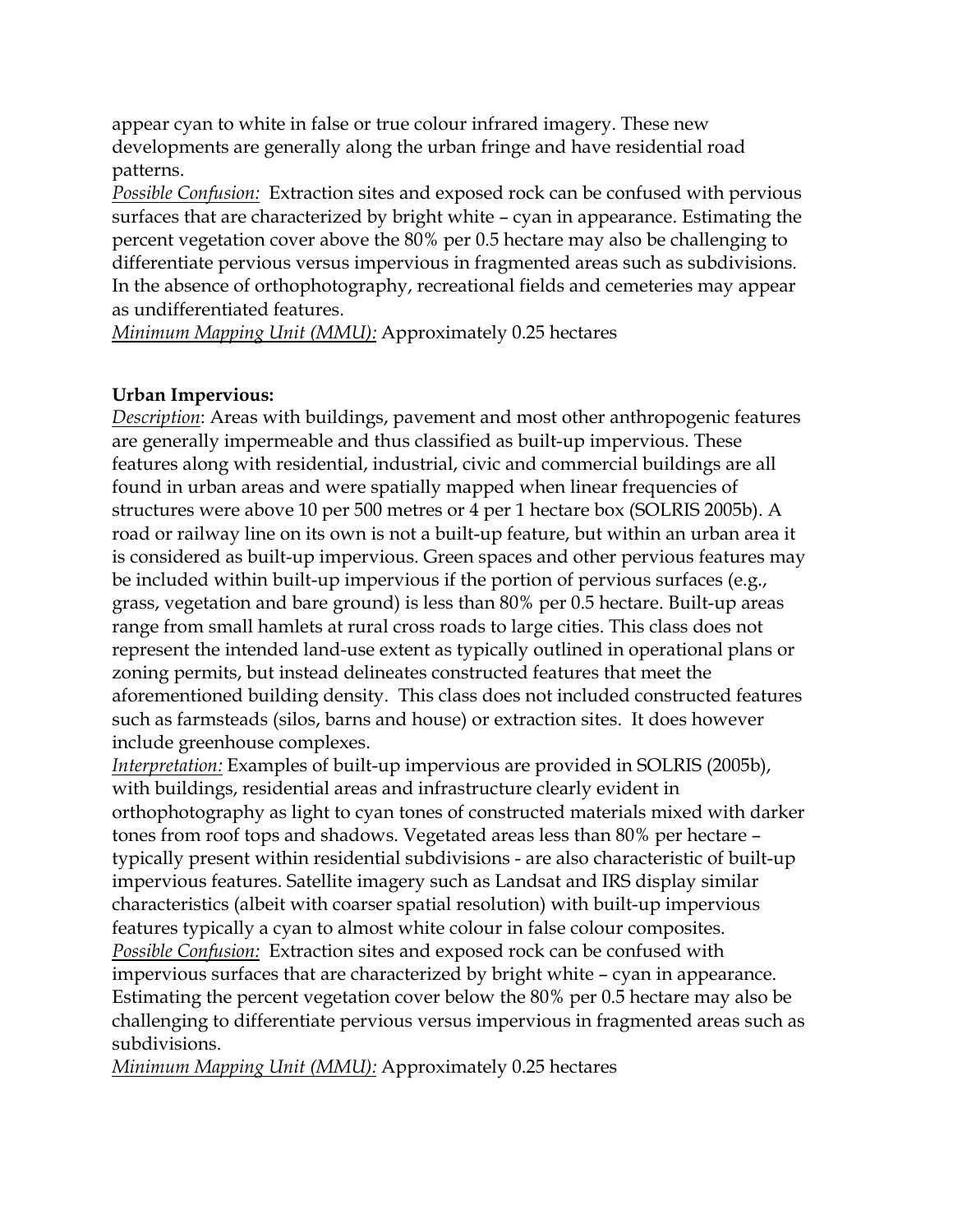#### **Swamp:**

*Description:* A mineral-rich wetland characterized by a cover of deciduous or coniferous trees (Lee et al. 1998). It is a wooded wetland with 25% cover or more of trees or tall shrubs. Occasionally swamp communities have a strong component of low shrubs. In this case, the tall shrub component must be dominant for the community to be considered a swamp. In swamps, standing to gently flowing waters occurs seasonally or persist for long periods on the surface. Frequently there is an abundance of pools and channels indicating subsurface water flow. The substrate is usually continuously waterlogged. Waters are circumneutral to moderately acid in reaction, and show little deficiency in oxygen or in mineral nutrients. The vegetation cover may consist of coniferous trees, tall shrubs, herbs and mosses. Many swamps are characteristically flooded in spring, with dry relict pools apparent later in the season (OMNR 1993 ab). There is usually no deep accumulation of peat (OMNR 1993a). Swamps include both forest swamps (having mature trees) and thicket swamps (or shrub carrs). Thicket swamps are characterized by thick growths of tall shrubs such as willow, dogwood and alder. Both forest and thicket swamps have similar characteristics of water levels and chemistry. Both are assessed as "swamp" wetland type, but can be distinguished by the predominance of either "tree" or "shrub" form. Silver maple, elm, black ash and yellow birch are among the best indicators of a hardwood forest swamp while white cedar, tamarack and black spruce indicate conifer swamps. White cedar, however, also grows well in upland sites (OMNR 1993a,b).

*Possible Confusion:* The seasonal (ephemeral) nature of some swamps may result in confusion with upland forest classes (mixed, deciduous and coniferous) and idle land. Discerning the extent of a wetland – especially in low relief areas – may also be problematic. As well, the degree and type of cover may be difficult to quantify resulting in possible confusion with marshes and undifferentiated features. *Minimum Mapping Unit (MMU):* Approximately 0.5 hectares.

#### **Marsh:**

*Description:* Marshes are wet areas periodically inundated with standing or slowly moving water, and/or permanently inundated areas characterized by robust emergents, and to a lesser extent, anchored floating plants and submergents. Surface water levels may fluctuate seasonally, with declining levels exposing drawdown zones of matted vegetation or mud flats. Water remains within the rooting zone of plants during at least part of the growing season. The substratum usually consists of mineral or organic soils with a high mineral content, but in some marshes there may be as much as 2 m of peat accumulation. Waters are usually circumneutral to slightly alkaline and there is relatively high oxygen saturation. Marshes characteristically show zones or mosaics of vegetation, frequently interspersed with channels or pools of deep or shallow open water. They include open expanses of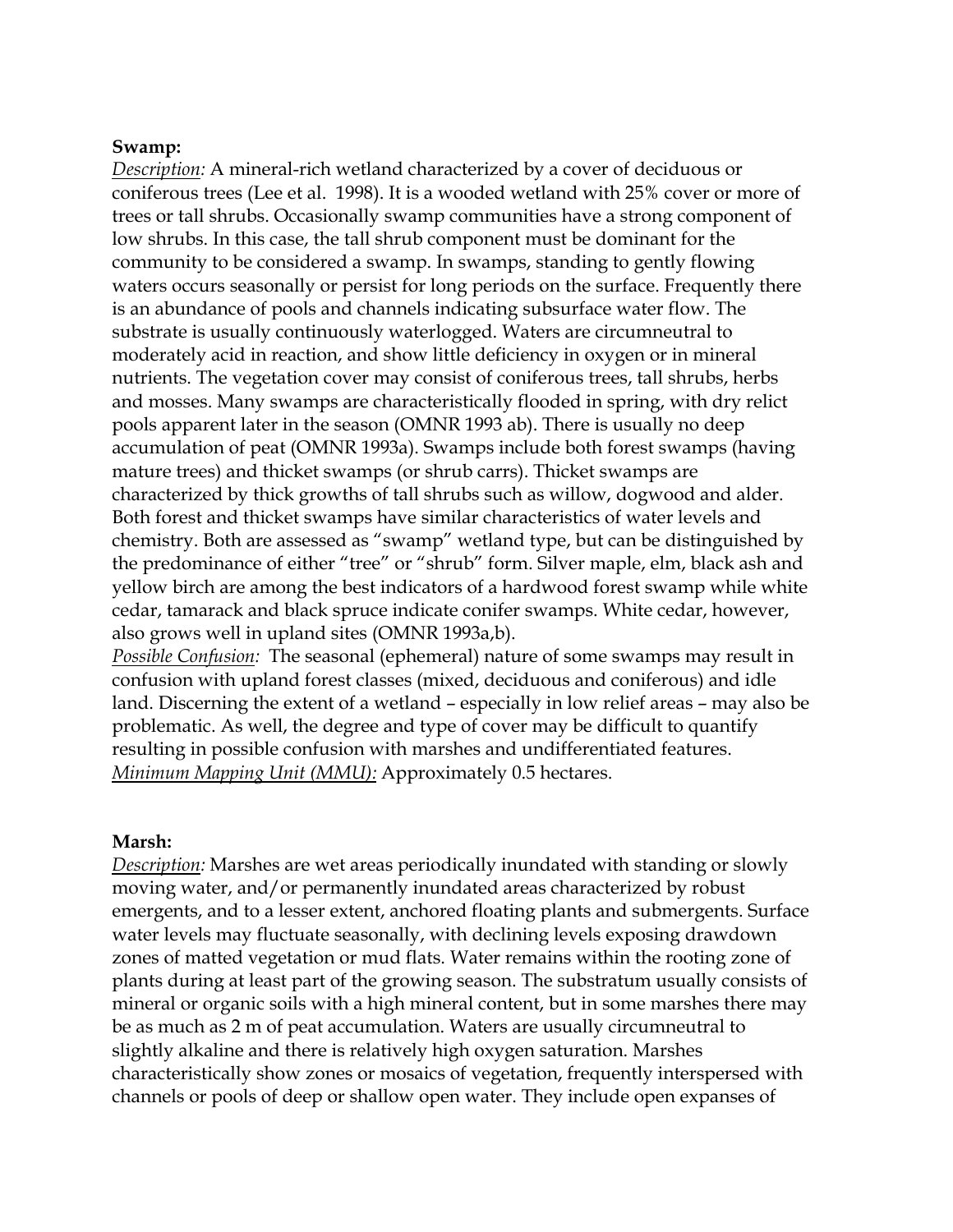standing or flowing water which are variously called ponds, shallow lakes, oxbows, reaches or impoundments. Marshes may be bordered by peripheral bands of trees and shrubs but the predominant vegetation consists of a variety of emergent woody plants such as rushes, reeds, reed grasses, and sedges. Low shrubs such as sweetgale, red osier, and winterberry may also occur. Where open water areas occur, a variety of submerged or floating plants flourish MNR 1993a, b). *Possible Confusion:* Discerning the extent of a wetland – especially in low relief areas – may be problematic. Determining the degree and type of cover may also lead to possible confusion with swamp and undifferentiated classes. Shallow water marshes may result in confusion with shallow water and possibly open water classes. . Finally, riparian meadow marsh may be confused with pasture and upland grass communities.

*Minimum Mapping Unit (MMU):* Approximately 0.5 hectares.

## **Open Water:**

*Description:* Aquatic communities in which the permanent water is generally  $>2$  m deep and the total vegetation cover is <25%. Lake water that is free of emergent vegetation or artificial obstruction (Arnup et al.1999, OMNR 1993a, b). No macrophyte vegetation, trees or shrub cover.

*Possible Confusion:* May include shallow water, which is characterized by submerged or floating leaf macrophytes. Portions may also include structural features (e.g., docks) and Open Shoreline or shallow water artefacts. Septic lagoons, golf course water features, and shallow  $(2 \text{ m})$  streams are not included in this class. *Interpretation:* Typically appears as very dark black objects in true colour or falsecoloured imagery. These features become lighter in colour with increasing turbidity. Reflected sunlight or waves may also brighten the appearance of open water. Distinguishing shallow (< 2m) versus deep water may be problematic in some cases where high turbidity appears similar to shallow water conditions where backscattering from substrates such as sand are present. As well, ensuring the absence of any submerged or floating macrophytes can be difficult. *Minimum Mapping Unit (MMU):* Approximately 0.5 hectares.

## **Undifferentiated:**

*Description:* Represents all remaining areas that are exclusive to the other data classes. Includes all agricultural lands (e.g. field and forage crops, orchards, vineyards, nurseries, rural properties and farmland not currently in production), as well as urban brown fields, hydro right-of ways, the edge of transportation corridors and clearings within forests.

*Possible Confusion:* Wetlands may be included in the undifferentiated class. *Interpretation:* Represents all remaining areas that are exclusive to the other data classes; consequently a summary of interpretive characteristics cannot be provided.